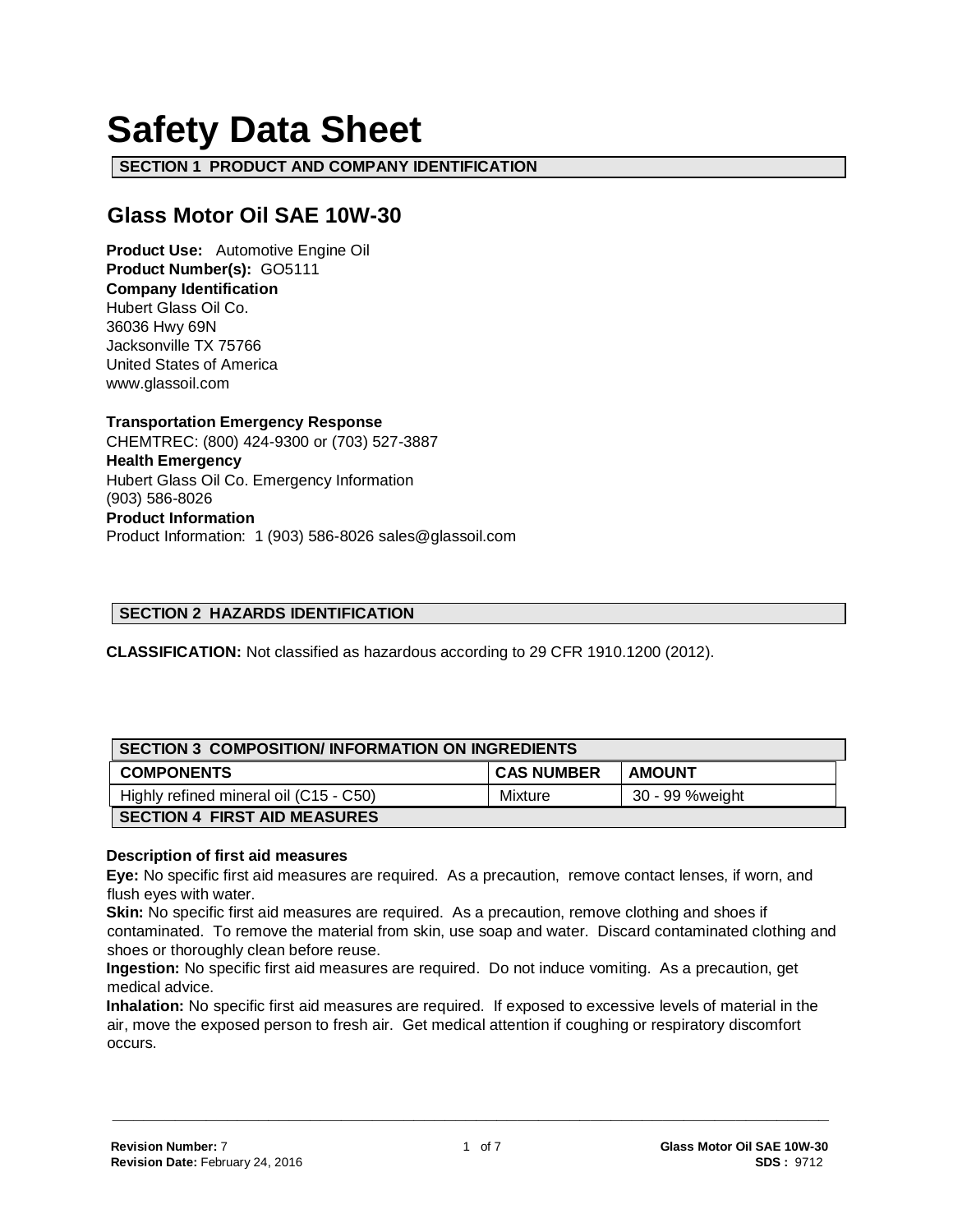# **Most important symptoms and effects, both acute and delayed IMMEDIATE SYMPTOMS AND HEALTH EFFECTS**

**Eye:** Not expected to cause prolonged or significant eye irritation.

**Skin:** Contact with the skin is not expected to cause prolonged or significant irritation. Contact with the skin is not expected to cause an allergic skin response. Not expected to be harmful to internal organs if absorbed through the skin.

#### **Ingestion:** Not expected to be harmful if swallowed.

**Inhalation:** Not expected to be harmful if inhaled. Contains a petroleum-based mineral oil. May cause respiratory irritation or other pulmonary effects following prolonged or repeated inhalation of oil mist at airborne levels above the recommended mineral oil mist exposure limit. Symptoms of respiratory irritation may include coughing and difficulty breathing.

## **DELAYED OR OTHER SYMPTOMS AND HEALTH EFFECTS:** Not classified.

#### **Indication of any immediate medical attention and special treatment needed**  Not applicable.

## **SECTION 5 FIRE FIGHTING MEASURES**

**EXTINGUISHING MEDIA:** Use water fog, foam, dry chemical or carbon dioxide (CO2) to extinguish flames.

#### **PROTECTION OF FIRE FIGHTERS:**

**Fire Fighting Instructions:** This material will burn although it is not easily ignited. See Section 7 for proper handling and storage. For fires involving this material, do not enter any enclosed or confined fire space without proper protective equipment, including self-contained breathing apparatus. **Combustion Products:** Highly dependent on combustion conditions. A complex mixture of airborne solids, liquids, and gases including carbon monoxide, carbon dioxide, and unidentified organic compounds will be evolved when this material undergoes combustion.

#### **SECTION 6 ACCIDENTAL RELEASE MEASURES**

**Protective Measures:** Eliminate all sources of ignition in vicinity of spilled material.

**Spill Management:** Stop the source of the release if you can do it without risk. Contain release to prevent further contamination of soil, surface water or groundwater. Clean up spill as soon as possible, observing precautions in Exposure Controls/Personal Protection. Use appropriate techniques such as applying non-combustible absorbent materials or pumping. Where feasible and appropriate, remove contaminated soil. Place contaminated materials in disposable containers and dispose of in a manner consistent with applicable regulations.

**Reporting:** Report spills to local authorities as appropriate or required.

#### **SECTION 7 HANDLING AND STORAGE**

**Precautionary Measures:** Do not get in eyes, on skin, or on clothing. Keep out of the reach of children. Wash thoroughly after handling.

**General Handling Information:** Avoid contaminating soil or releasing this material into sewage and drainage systems and bodies of water.

**Static Hazard:** Electrostatic charge may accumulate and create a hazardous condition when handling this material. To minimize this hazard, bonding and grounding may be necessary but may not, by themselves, be sufficient. Review all operations which have the potential of generating and accumulating an electrostatic charge and/or a flammable atmosphere (including tank and container filling, splash filling, tank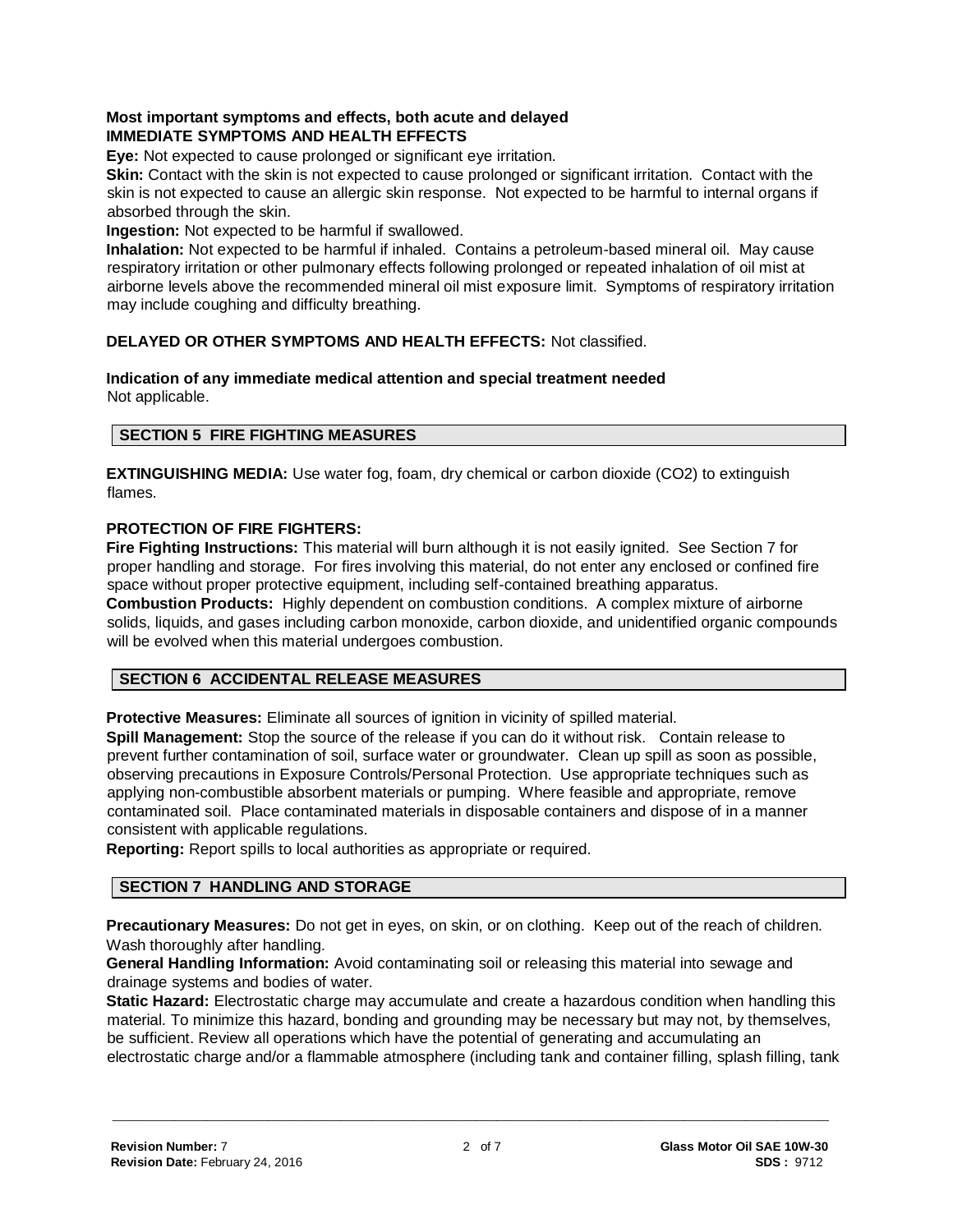cleaning, sampling, gauging, switch loading, filtering, mixing, agitation, and vacuum truck operations) and use appropriate mitigating procedures. For more information, refer to OSHA Standard 29 CFR 1910.106, 'Flammable and Combustible Liquids', National Fire Protection Association (NFPA 77, 'Recommended Practice on Static Electricity', and/or the American Petroleum Institute (API) Recommended Practice 2003, 'Protection Against Ignitions Arising Out of Static, Lightning, and Stray Currents'.

**Container Warnings:** Container is not designed to contain pressure. Do not use pressure to empty container or it may rupture with explosive force. Empty containers retain product residue (solid, liquid, and/or vapor) and can be dangerous. Do not pressurize, cut, weld, braze, solder, drill, grind, or expose such containers to heat, flame, sparks, static electricity, or other sources of ignition. They may explode and cause injury or death. Empty containers should be completely drained, properly closed, and promptly returned to a drum reconditioner or disposed of properly.

# **SECTION 8 EXPOSURE CONTROLS/PERSONAL PROTECTION**

#### **GENERAL CONSIDERATIONS:**

Consider the potential hazards of this material (see Section 3), applicable exposure limits, job activities, and other substances in the work place when designing engineering controls and selecting personal protective equipment. If engineering controls or work practices are not adequate to prevent exposure to harmful levels of this material, the personal protective equipment listed below is recommended. The user should read and understand all instructions and limitations supplied with the equipment since protection is usually provided for a limited time or under certain circumstances.

#### **ENGINEERING CONTROLS:**

Use in a well-ventilated area.

#### **PERSONAL PROTECTIVE EQUIPMENT**

**Eye/Face Protection:** No special eye protection is normally required. Where splashing is possible, wear safety glasses with side shields as a good safety practice.

**Skin Protection:** No special protective clothing is normally required. Where splashing is possible, select protective clothing depending on operations conducted, physical requirements and other substances in the workplace. Suggested materials for protective gloves include: 4H (PE/EVAL), Nitrile Rubber, Silver Shield, Viton.

**Respiratory Protection:** No respiratory protection is normally required.

If user operations generate an oil mist, determine if airborne concentrations are below the occupational exposure limit for mineral oil mist. If not, wear an approved respirator that provides adequate protection from the measured concentrations of this material. For air-purifying respirators use a particulate cartridge. Use a positive pressure air-supplying respirator in circumstances where air-purifying respirators may not provide adequate protection.

#### **Occupational Exposure Limits:**

| Component                            | Agency       | <b>TWA</b>       | <b>STEL</b>       | Ceiling | <b>Notation</b> |
|--------------------------------------|--------------|------------------|-------------------|---------|-----------------|
| Highly refined mineral oil (C15 C50) | <b>ACGIH</b> | $5 \text{ mg/m}$ | $10 \text{ mg/m}$ | --      | $- -$           |
| Highly refined mineral oil (C15 C50) | OSHA Z-1     | $5 \text{ mg/m}$ | $-$               | --      | --              |

Consult local authorities for appropriate values.

# **SECTION 9 PHYSICAL AND CHEMICAL PROPERTIES**

**Attention: the data below are typical values and do not constitute a specification.**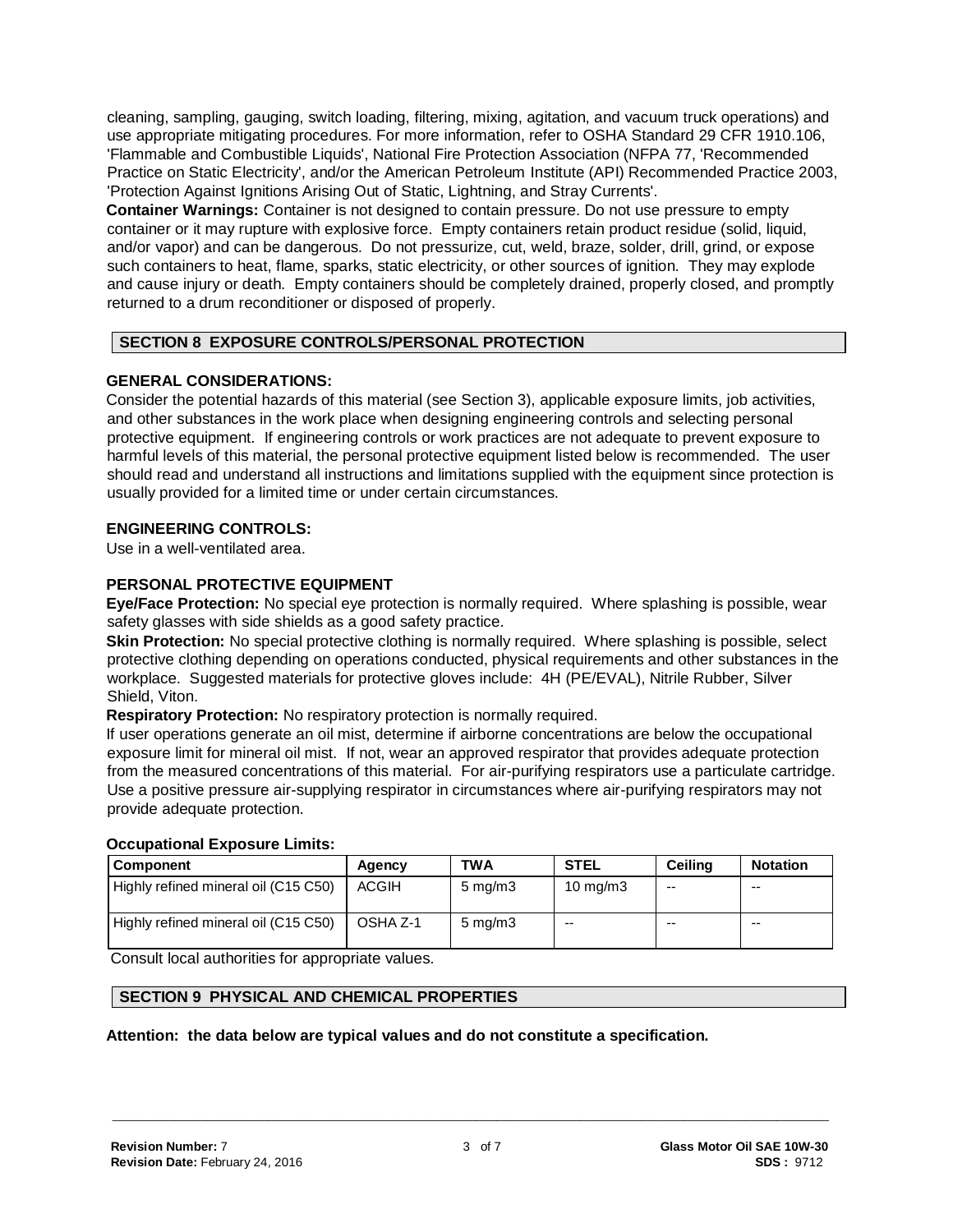**Color:** Amber **Physical State:** Liquid **Odor:** Petroleum odor **Odor Threshold:** No data available **pH:** Not Applicable **Vapor Pressure:** <0.01 mmHg @ 37.8 °C (100 °F) **Vapor Density (Air = 1):** >1 **Initial Boiling Point:** 315°C (599°F) **Solubility:** Soluble in hydrocarbons; insoluble in water **Freezing Point:** Not Applicable **Specific Gravity:** 1 @ 15.6°C (60.1°F) / 15.6°C (60.1°F) (Approximate) **Density:** 0.88 kg/l @ 15°C (59°F) (Typical) **Viscosity:** 8 mm2/s17.1 mm2/s @ 100°C (212°F) (Min) **Decomposition temperature:** No Data Available **Octanol/Water Partition Coefficient:** No data available

#### **FLAMMABLE PROPERTIES:**

**Flammability (solid, gas):** No Data Available **Flashpoint:** (Cleveland Open Cup) 200 °C (392 °F) Minimum **Autoignition:** No data available **Flammability (Explosive) Limits (% by volume in air):** Lower: Not Applicable Upper: Not Applicable

#### **SECTION 10 STABILITY AND REACTIVITY**

**Reactivity:** This material is not expected to react.

**Chemical Stability:** This material is considered stable under normal ambient and anticipated storage and handling conditions of temperature and pressure.

**Incompatibility With Other Materials:** May react with strong acids or strong oxidizing agents, such as chlorates, nitrates, peroxides, etc.

**Hazardous Decomposition Products:** None known (None expected) **Hazardous Polymerization:** Hazardous polymerization will not occur.

#### **SECTION 11 TOXICOLOGICAL INFORMATION**

#### **Information on toxicological effects**

**Serious Eye Damage/Irritation:** The eye irritation hazard is based on evaluation of data for product components.

**Skin Corrosion/Irritation:** The skin irritation hazard is based on evaluation of data for product components.

**Skin Sensitization:** The skin sensitization hazard is based on evaluation of data for product components.

**Acute Dermal Toxicity:** The acute dermal toxicity hazard is based on evaluation of data for product components.

**Acute Oral Toxicity:** The acute oral toxicity hazard is based on evaluation of data for product components.

**Acute Inhalation Toxicity:** The acute inhalation toxicity hazard is based on evaluation of data for product components.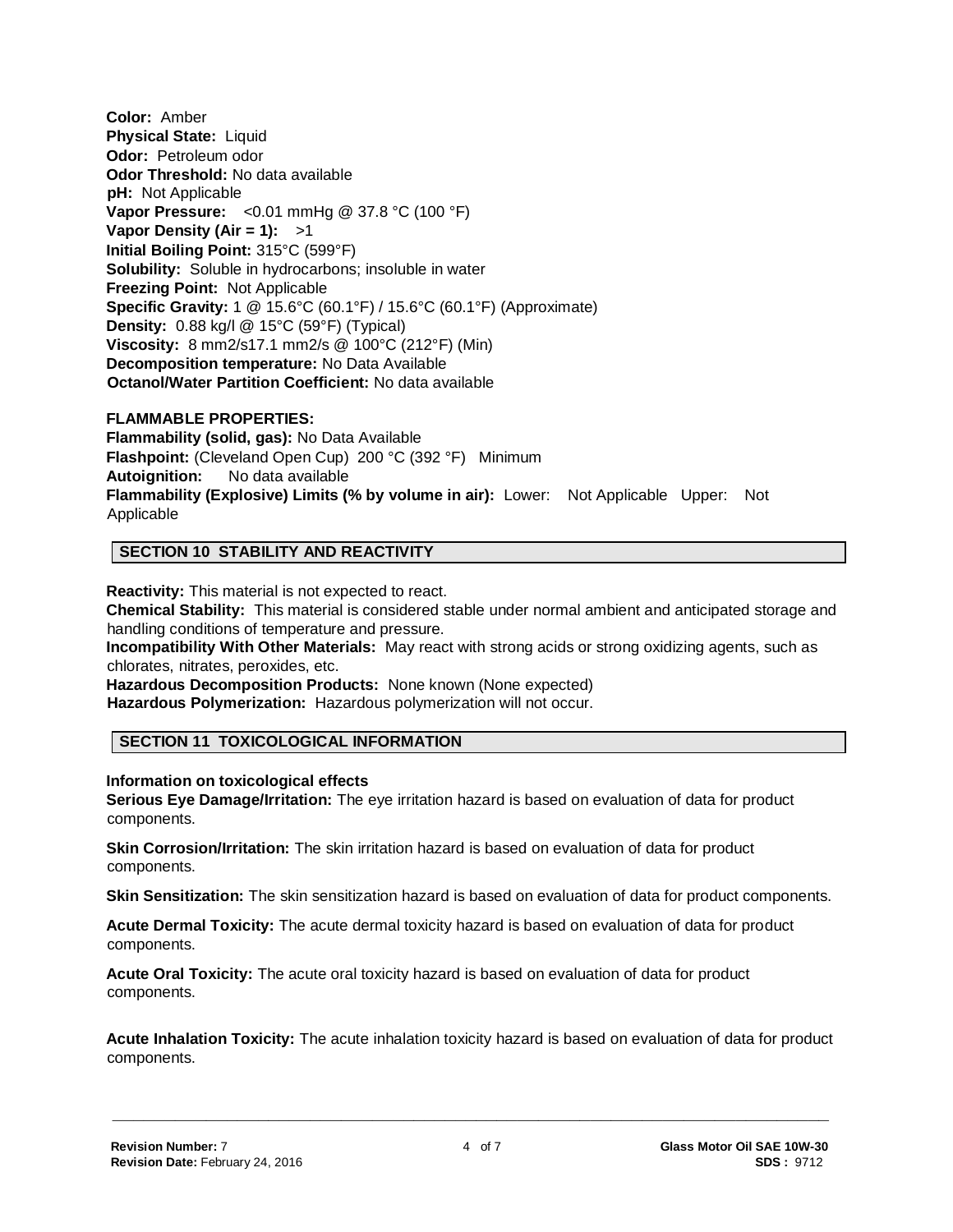#### **Acute Toxicity Estimate:** Not Determined

**Germ Cell Mutagenicity:** The hazard evaluation is based on data for components or a similar material. **Carcinogenicity:** The hazard evaluation is based on data for components or a similar material. **Reproductive Toxicity:** The hazard evaluation is based on data for components or a similar material.

**Specific Target Organ Toxicity - Single Exposure:** The hazard evaluation is based on data for components or a similar material.

**Specific Target Organ Toxicity - Repeated Exposure:** The hazard evaluation is based on data for components or a similar material.

#### **ADDITIONAL TOXICOLOGY INFORMATION:**

This product contains petroleum base oils which may be refined by various processes including severe solvent extraction, severe hydrocracking, or severe hydrotreating. None of the oils requires a cancer warning under the OSHA Hazard Communication Standard (29 CFR 1910.1200). These oils have not been listed in the National Toxicology Program (NTP) Annual Report nor have they been classified by the International Agency for Research on Cancer (IARC) as; carcinogenic to humans (Group 1), probably carcinogenic to humans (Group 2A), or possibly carcinogenic to humans (Group 2B). These oils have not been classified by the American Conference of Governmental Industrial Hygienists (ACGIH) as: confirmed human carcinogen (A1), suspected human carcinogen (A2), or confirmed animal carcinogen with unknown relevance to humans (A3).

During use in engines, contamination of oil with low levels of cancer-causing combustion products occurs. Used motor oils have been shown to cause skin cancer in mice following repeated application and continuous exposure. Brief or intermittent skin contact with used motor oil is not expected to have serious effects in humans if the oil is thoroughly removed by washing with soap and water.

#### **SECTION 12 ECOLOGICAL INFORMATION**

#### **ECOTOXICITY**

This material is not expected to be harmful to aquatic organisms. The ecotoxicity hazard is based on an evaluation of data for the components or a similar material. The product has not been tested. The statement has been derived from the properties of the individual components.

#### **MOBILITY** No

data available.

#### **PERSISTENCE AND DEGRADABILITY**

This material is not expected to be readily biodegradable. The biodegradability of this material is based on an evaluation of data for the components or a similar material.The product has not been tested. The statement has been derived from the properties of the individual components.

# **POTENTIAL TO BIOACCUMULATE**

Bioconcentration Factor: No data available. Octanol/Water Partition Coefficient: No data available

#### **SECTION 13 DISPOSAL CONSIDERATIONS**

Use material for its intended purpose or recycle if possible. Oil collection services are available for used oil recycling or disposal. Place contaminated materials in containers and dispose of in a manner consistent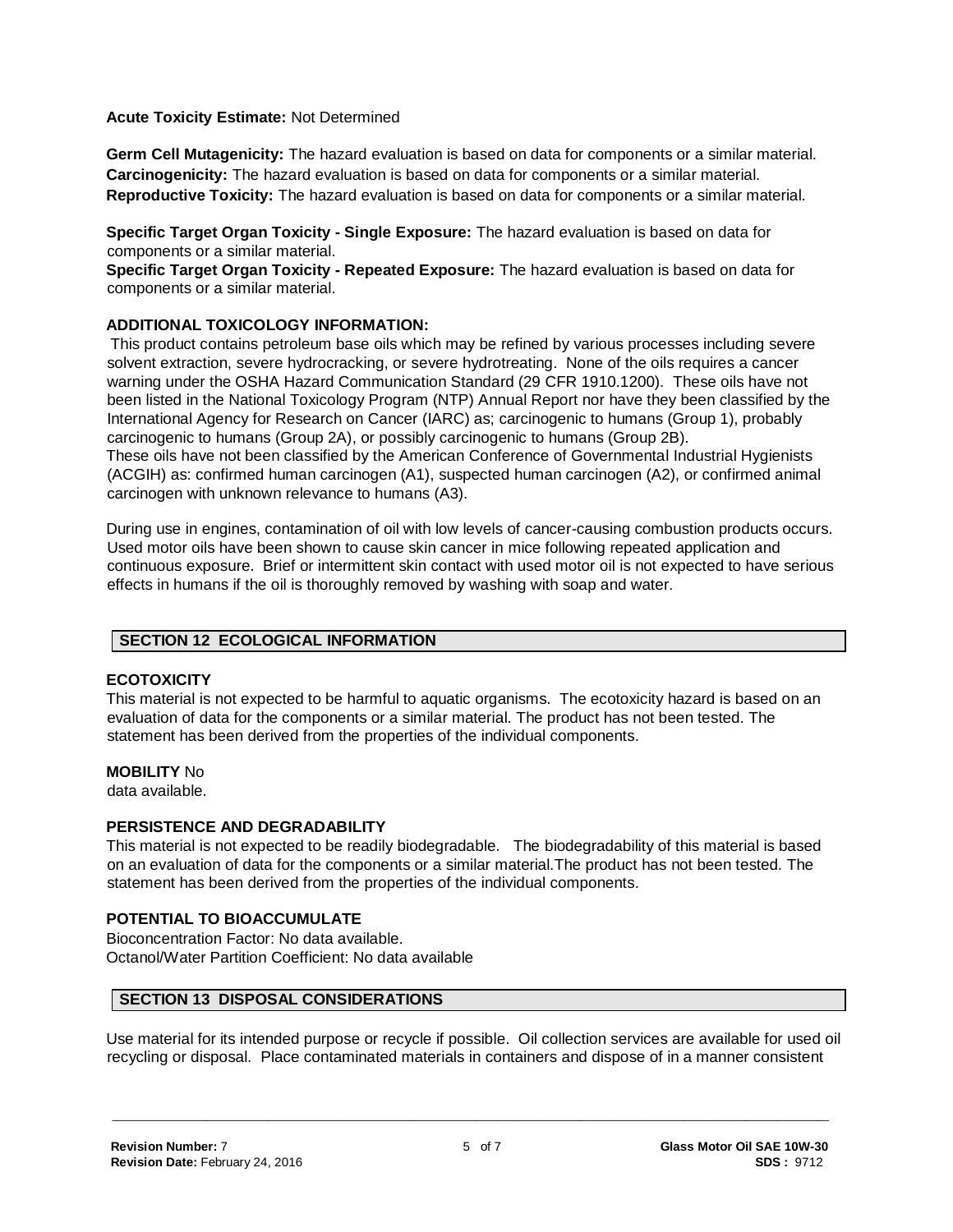with applicable regulations. Contact your sales representative or local environmental or health authorities for approved disposal or recycling methods.

#### **SECTION 14 TRANSPORT INFORMATION**

The description shown may not apply to all shipping situations. Consult 49CFR, or appropriate Dangerous Goods Regulations, for additional description requirements (e.g., technical name) and mode-specific or quantity-specific shipping requirements.

**DOT Shipping Description:** PETROLEUM LUBRICATING OIL, NOT REGULATED AS A HAZARDOUS MATERIAL FOR TRANSPORTATION UNDER 49 CFR

**IMO/IMDG Shipping Description:** PETROLEUM LUBRICATING OIL; NOT REGULATED AS DANGEROUS GOODS FOR TRANSPORT UNDER THE IMDG CODE

**ICAO/IATA Shipping Description:** PETROLEUM LUBRICATING OIL; NOT REGULATED AS DANGEROUS GOODS FOR TRANSPORT UNDER ICAO TI OR IATA DGR

**Transport in bulk according to Annex II of MARPOL 73/78 and the IBC code:** Not applicable

| <b>SECTION 15 REGULATORY INFORMATION</b>                               |                                          |           |  |  |
|------------------------------------------------------------------------|------------------------------------------|-----------|--|--|
| <b>EPCRA 311/312 CATEGORIES:</b>                                       | Immediate (Acute) Health Effects:<br>1.  | NO.       |  |  |
|                                                                        | Delayed (Chronic) Health Effects:<br>2.  | NO        |  |  |
|                                                                        | Fire Hazard:<br>3.                       | <b>NO</b> |  |  |
|                                                                        | Sudden Release of Pressure Hazard:<br>4. | NO        |  |  |
|                                                                        | <b>Reactivity Hazard:</b><br>5.          | NO        |  |  |
| <b>REGULATORY LISTS SEARCHED:</b><br>03=EPCRA 313<br>01-1=IARC Group 1 |                                          |           |  |  |
| 01-2A=IARC Group 2A                                                    | 04=CA Proposition 65                     |           |  |  |
| 01-2B=IARC Group 2B                                                    | $05 = MA$ RTK                            |           |  |  |
| 02=NTP Carcinogen                                                      | 06=NJ RTK                                |           |  |  |
|                                                                        | $07 = PA$ RTK                            |           |  |  |

No components of this material were found on the regulatory lists above.

#### **CHEMICAL INVENTORIES:**

All components comply with the following chemical inventory requirements: AICS (Australia), DSL (Canada), ENCS (Japan), KECI (Korea), PICCS (Philippines), TSCA (United States). One or more components is listed on ELINCS (European Union). Secondary notification by the importer may be required. All other components are listed or exempted from listing on EINECS.

#### **NEW JERSEY RTK CLASSIFICATION:**